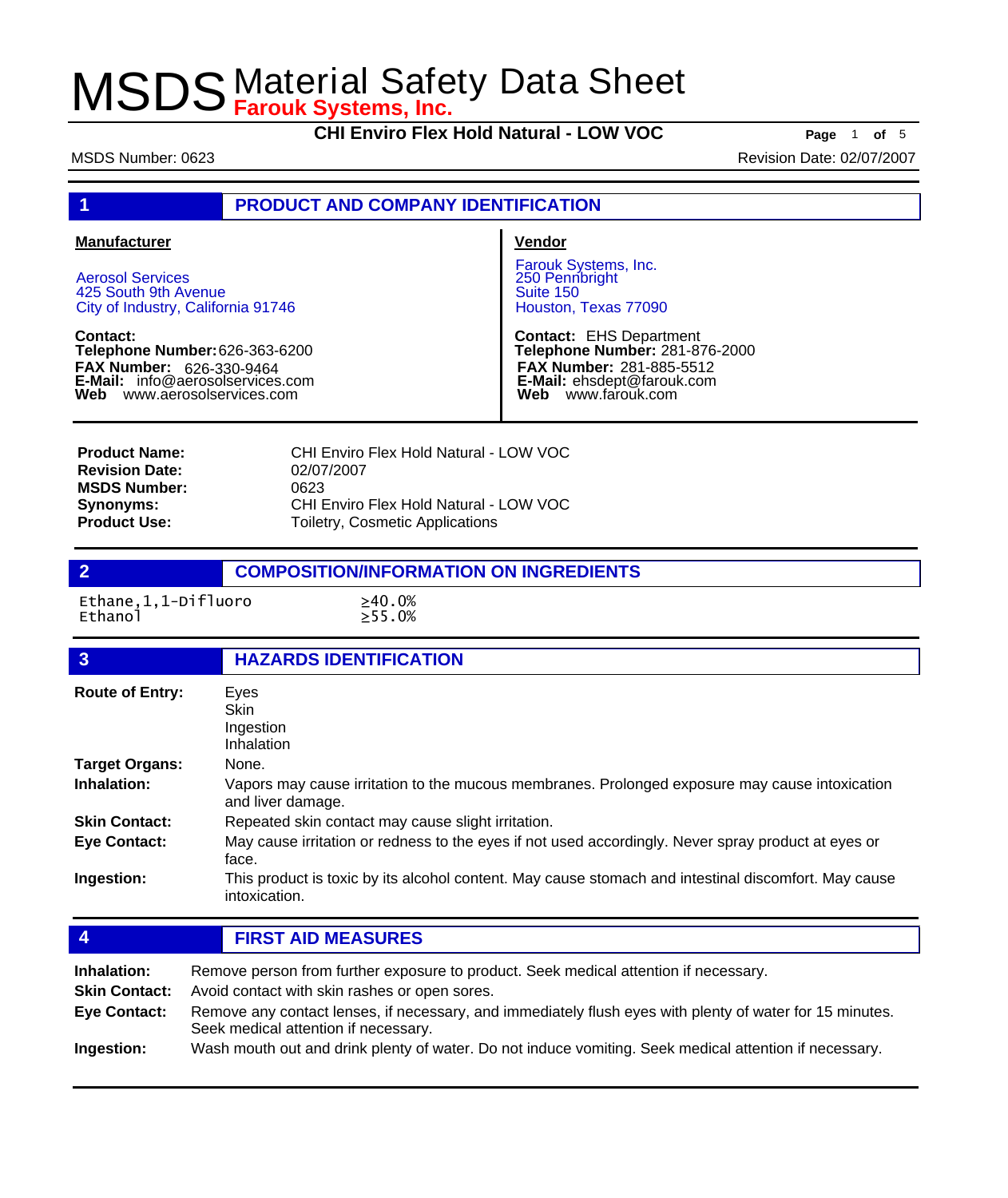**CHI Enviro Flex Hold Natural - LOW VOC Page** <sup>2</sup> **of** <sup>5</sup>

MSDS Number: 0623 **Revision Date: 02/07/2007** Revision Date: 02/07/2007

## **5 FIRE FIGHTING MEASURES**

FLASHPOINT AND METHOD:

 -30ºF TCC (Propellant Only); Concentrate 36ºF (EPA Method 1010) AUTO IGNITION TEMP: Not available FLAMMABLE CLASS: NFPA rating of 4

BURNING RATE OF SOLID:

Not available

GENERAL HAZARDS: Evacuate personnel downwind of fire to avoid inhalation of fumes and smoke. Do not use while smoking. Do not crush or puncture containers. Keep away from children. Do not use near open flames or heated surfaces.

EXTINGUISHING METHODS: Chemical type foam, CO2(Carbon Dioxide), Dry Chemical, Water Fog.

FIRE FIGHTING PROCEDURES: This product is a flammable substance. However, hazardous decomposition and combustion products may be formed in a fire situation. Cool exposed containers with water spray to prevent overheating.

FIRE FIGHTING EQUIPMENT: Respiratory and eye protection are required for fire fighting personnel. Full protective equipment (Bunker Gear) and self contained breathing apparatus (SCBA) should be used for all indoor fires and significant outdoor fires. For small outdoor fires, which may be easily extinguished with a portable fire extinguisher, use of a SCBA may not be needed.

# **6 ACCIDENTAL RELEASE MEASURES**

SMALL SPILL: When a spill occurs, use absorbent material on the substance. Dispose of the material according to all local, state and federal regulations. Always use an absorbent material when cleaning up a spill.

ENVIRONMENTAL PRECAUTIONS: Avoid run-off or release into sewers, stormdrains and waterways.

GENERAL PRECAUTIONS: Remove containers away from oxidizing materials.

### *HANDLING AND STORAGE*

Use appropriate personal protective equipment as specified in Section 8. Handle in a manner consistent with good household/personal techniques and practices. **Handling Precautions:** Keep containers/bottles securely sealed when not in use. Store in cool/dry conditions that do **Storage Requirements:**

not exceed room temperature.

## **8 EXPOSURE CONTROLS/PERSONAL PROTECTION**

| <b>Engineering Controls:</b>      | These recommendations provide general guideance for handling this product safely. Because<br>specific use conditions may vary, safety procedures should be developed for each specific<br>application of this product. When developing procedures, always consider potential waste,<br>disposal and personal safety issues. |
|-----------------------------------|-----------------------------------------------------------------------------------------------------------------------------------------------------------------------------------------------------------------------------------------------------------------------------------------------------------------------------|
| <b>Protective Equipment:</b>      | EYES AND FACE: For reasonable foreseeable uses of this product, eye and face protection<br>is not required.<br>SKIN: For reasonable foreseeable uses of this product, skin protection is not required.<br>RESPIRATORY: For reasonable foreseeable uses of this product, respiratory protection is not                       |
| <b>Exposure Guidelines/Other:</b> | required.<br>EXPOSURE GUIDELINES: Overexposure is unlikely. Since all parameters<br>cannot be foreseen, the use of engineering controls to reduce<br>exposure may be necessary.                                                                                                                                             |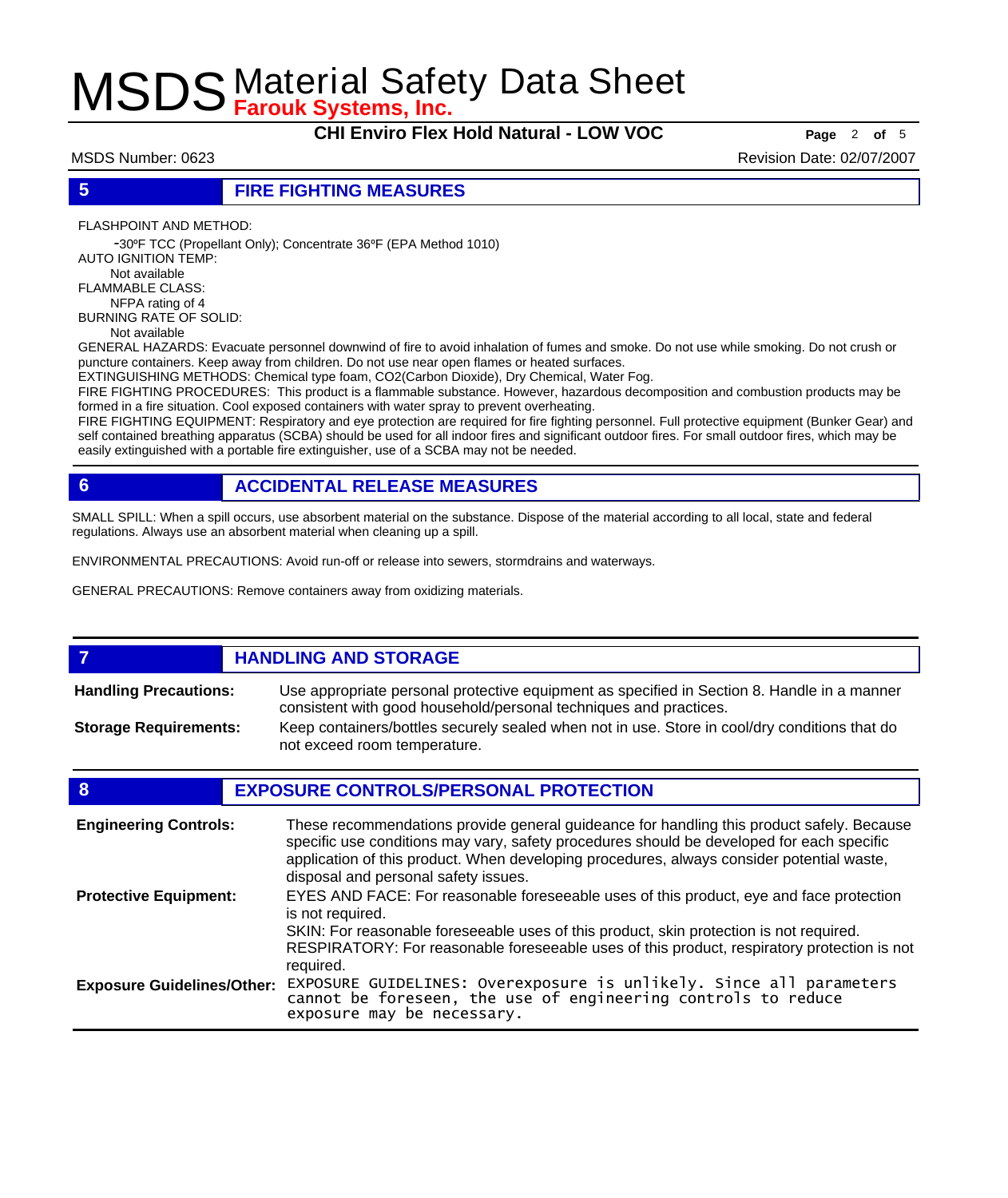**CHI Enviro Flex Hold Natural - LOW VOC Page** <sup>3</sup> **of** <sup>5</sup>

MSDS Number: 0623 **Revision Date: 02/07/2007** Revision Date: 02/07/2007

### **9 PHYSICAL AND CHEMICAL PROPERTIES**

| Appearance:                      | Clear, colorless to pale yellow liquid                        |                            |                  |
|----------------------------------|---------------------------------------------------------------|----------------------------|------------------|
| <b>Physical State:</b>           | Aerosol                                                       | <b>Boiling Point:</b>      | <b>Unknown</b>   |
| Odor:                            | Characteristic                                                | Freezing/Melting Pt.: N/A  |                  |
| pH:                              | N/A                                                           | Solubility:                | Soluble in water |
| <b>Vapor Pressure:</b>           | mm Hg @ 20°C: Can pressure not to<br>exceded 180 psig @ 131°F | <b>Spec Grav./Density:</b> | $0.810 - 0.820$  |
| <b>Vapor Density:</b>            | (Air=1): >1                                                   |                            |                  |
| Evap. Rate:<br><b>Viscosity:</b> | >1<br>Aerosol ambient                                         |                            |                  |
| <b>Percent Volatile:</b>         | 55%                                                           |                            |                  |

| 10                                       | <b>STABILITY AND REACTIVITY</b> |                                                                                                                                                   |
|------------------------------------------|---------------------------------|---------------------------------------------------------------------------------------------------------------------------------------------------|
| <b>Stability:</b>                        |                                 | <b>YES</b>                                                                                                                                        |
| <b>Conditions to avoid:</b>              |                                 | Extreme temperatures. Heat, sparks, flame and contact with strong oxidizing<br>liquids. This product is an aerosol and should not be incinerated. |
| Materials to avoid (incompatability):    |                                 | Keep away from oxidizing materials and flame.                                                                                                     |
| <b>Hazardous Decomposition products:</b> |                                 | Carbon Monoxide and unidentified organic compounds may be formed during<br>combustion.                                                            |
| <b>Hazardous Polymerization:</b>         |                                 | Will Not Occur.                                                                                                                                   |

### **11 TOXICOLOGICAL INFORMATION**

ACUTE: DERMAL LD50: Not available. ORAL LD50: Not available. INHALATION LC50: Not available. EYE EFFECTS: This product may cause irritation to eyes if not used under normal conditions. TARGET ORGANS: NONE. SENSITIZATIONS: Not available. CARCINOGENICITY: IARC: Listed by IARC - No. NTP: Listed by NTP - No. OSHA: Listed by OSHA - No.

MUTAGENICITY: Not available. REPRODUCTIVE EFFECTS: None. TERATOGENIC EFFECTS: Not available.

**12 ECOLOGICAL INFORMATION** 

ENVIRONMENTAL DATA: Not available. ECOTOXICOLOGICAL INFO: Not available. DISTRIBUTION: Not available. CHEMICAL FATE INFO: Not available.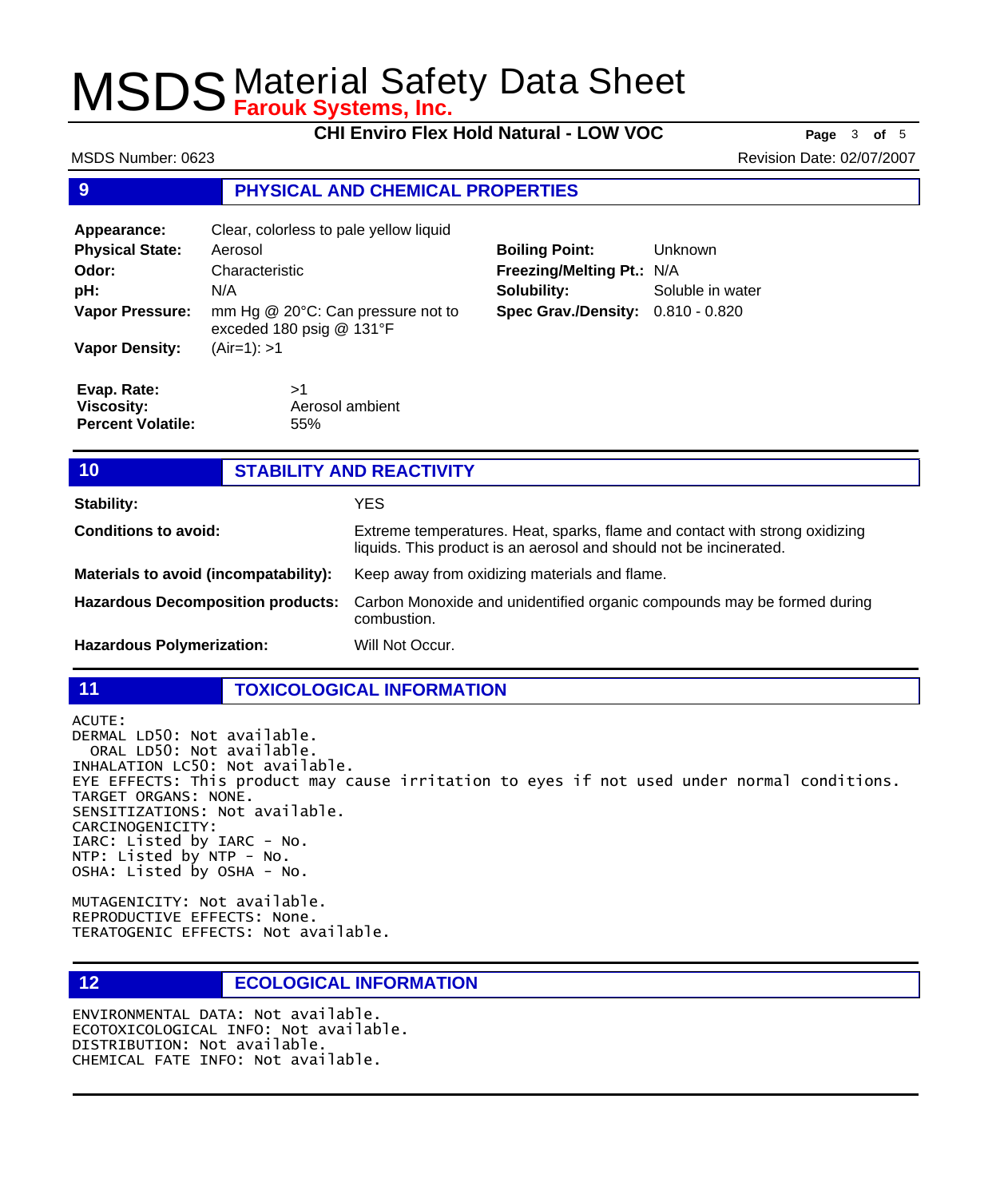**CHI Enviro Flex Hold Natural - LOW VOC Page** <sup>4</sup> **of** <sup>5</sup>

MSDS Number: 0623 **Revision Date: 02/07/2007** Revision Date: 02/07/2007

### **13 DISPOSAL CONSIDERATIONS**

US EPA Waste Number and Descriptions:

DISPOSAL METHOD: Controlled release of diluted product into a biological wastewater treatment plant. COMPONENT WASTE NUMBER: No EPA Waste Numbers are applicable for this product's components. DISPOSAL INSTRUCTIONS: Dispose of waste material according to local, state and federal rules and regulations.

**14 TRANSPORT INFORMATION**

This product is regulated as a hazardous material by the United States (DOT) or Canadian (TDG) transportation regulations.

DOT CLASSIFICATION: Shipping Name: Consumer Commodity Class: ORM-D

IMDG CLASSIFICATION: Shipping Name: AEROSOLS, UN1950 Class: 2.1

IATA CLASSIFICATION: Shipping Name: Consumer Commodity, ID 8000 Class: 9, Miscellaneous Pkg Inst - 910

1-800-424-9300 1-703-527-3887 Inside the United States CHEMTREC

**15 REGULATORY INFORMATION**

UNITED STATES: SARA TITLE III (Superfund Amendments and Reauthorization Act) 311/312 HAZARD CATEGORIES Fire: No. Pressure Generating: No. Reactivity: No. Acute: No. 313 REPORTABLE INGREDIENTS: Not applicable. TITLE III NOTES: None. CERCLA(Comprehensive Response, Compensation, and Liability Act) CERCLA RQ: None. TSCA(Toxic Substance Release Act) TSCA REGULATORY: All ingredients are listed in the TSCA Inventory.

CANADA: WHMIS(WORKER HAZARDOUS MATERIAL INFORMATION SYSTEM) This product is WHMIS controlled. CANADIAN INGREDIENT DISCLOSURE LIST: This product contains Ethanol, which is listed on the "Ingredient Disclosure List". CANADIAN ENVIRONMENTAL PROTECTION ACT: All intentional ingredients are listed on the DSL(Domestic Substance List).

EUROPEAN COMMUNITY: EU REGULATORY: All intentional ingredients are listed on the European's EINECS Inventory. STATE REGULATIONS: Not available. LOCAL REGULATIONS: Not available.